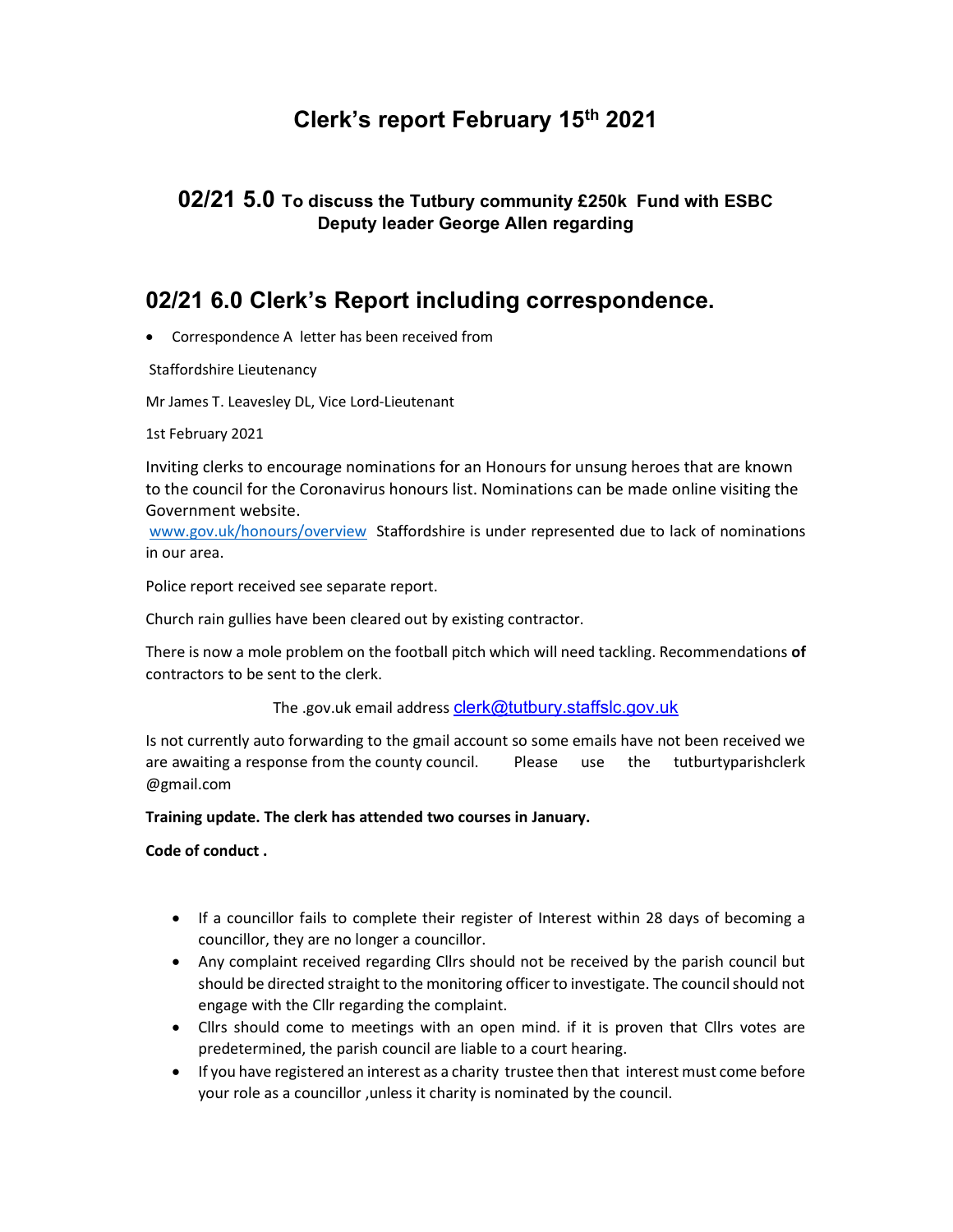- It is Cllrs legal duty to declare an interest if when invited the Cllr does not declare an interest even when AKED by the clerk or other Cllrs. The Cllr should be reported to the monitoring officer as a breach of the code of conduct.
- If a clerk has a complaint regarding a Cllr they can raise it with the employment committee and the monitoring offer, However, there are no sanctions on the Cllr only recommendations as the Localism act takes precedence over employment law.
- Interests registered, should only be relevant in the parish, if you own properties or shares in companies outside of the parish they do not need to be declared.

#### Communication and Media Strategy. Training.

The council are recommended to put together a strategy around what the parish council would like to achieve and what the parish councils' objections are. What is the purpose of the parish council?

This plan should include engagement with stakeholders such as local groups, police, the Borough and County Council, resident and trade associations.

Once you have a plan then you can ensure that your communication is consistent for example using the same styles and design on your website. Consider your logo and branding.

The first step to communication would be a regular newsletter with a consistent style.

Consider releasing your Annual report as part of the newsletter schedule.

Consider a local printing company to produce this, however sponsorships for the costs are possible advertising is not, as the parish council cannot receive an income from this.

Consider collaborating with a budding amateur photographer to bring your newsletters more attractive and interesting. Refresh images on the website as much as possible.

Engage with a local press officer and provide press releases with photos.

Consider the radio for enhancing communication.

Consider how to communicate face to face with parishioners with representations at local events.

Social media presence should link into what is on the website.

Consider using different social media channels to target different audiences. Facebook for the older generation and Instagram tick tock for the younger generation.

If you have a social media channel; make sure that it is set up in the following way

- $\triangleright$  The rules of use are decided and displayed for example that comment should be kind and any slanderous or malicious comments will be removed.
- $\triangleright$  Make it clear the office hours of when it will be monitored.